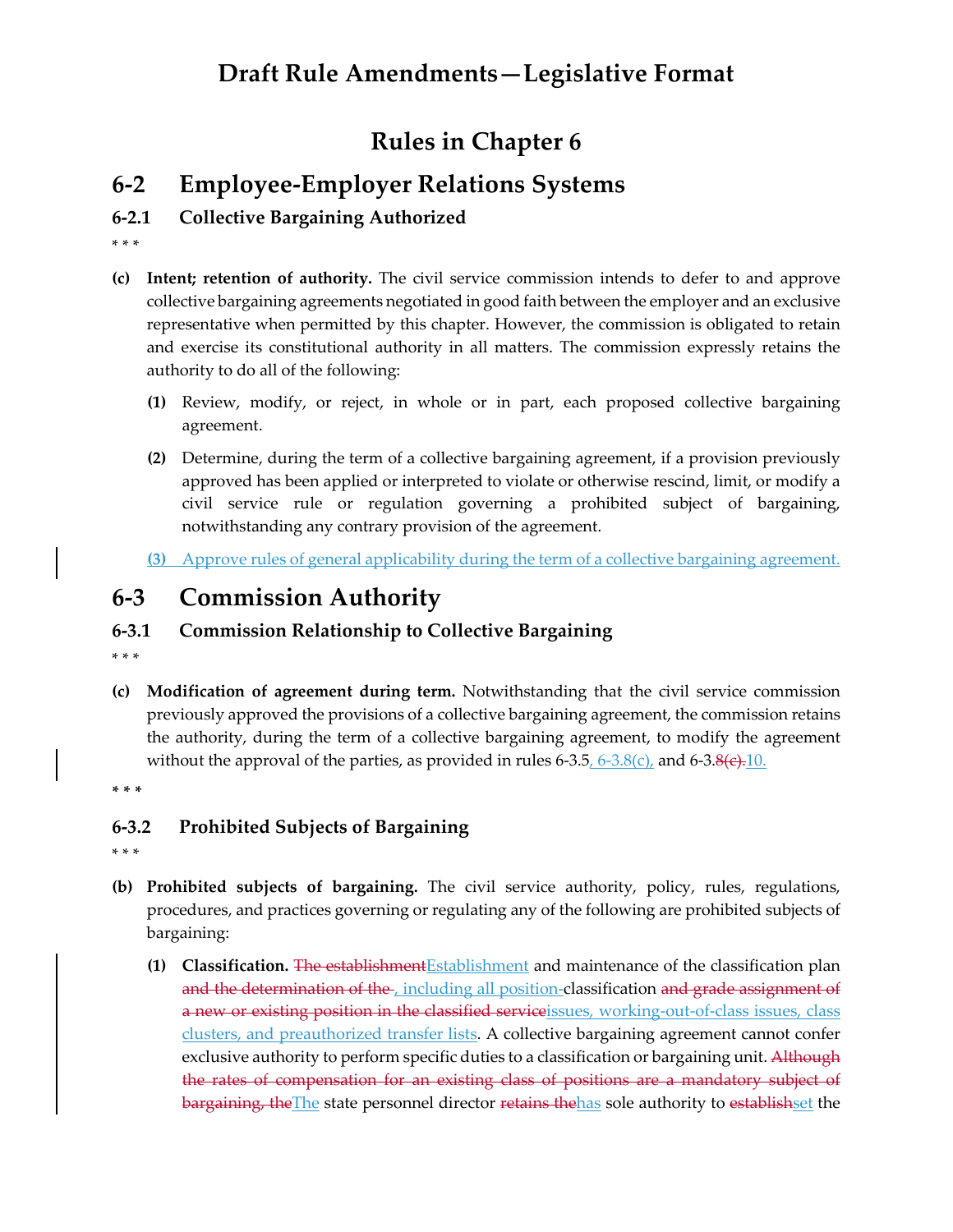initial rate of compensation for a newly created classification of positions when the new classification is included infirst added to the official classification plan.

- (2) Selection. The determination Determination of the qualifications of candidates for positions in the classified service, including, but not limited to, appraisal, probation, and appointment.
- **(3) Class clusters.** The determination of classification equivalency or eligibility, including, but not limited to, the creation of class clusters and preauthorized lateral job change lists.
- **(4) Working out of class.** All working out of class issues, including (1) whether an employee has worked out of class, (2) the duration of any working out of class assignment, (3) the classification and level of the duties and responsibilities performed while working out of class, (4) the amount of any working-out-of-class pay or benefits due an employee, (5) the rights of an employee seeking review of a working-out-of-class claim, and (6) the authority of an appointing authority to make working-out-of-class assignments.
- **(5(3)Assignment of staff.** The employer's rights under rule 6-4.1(d) to assign staff, including nondisciplinary transfers, employment preference, recall, working out of class, scheduling, shift assignment, overtime assignment, and defining seniority.
- **(4) Disbursements for personal services.** Review and approval or disapproval of requests by agencies to make disbursements for personal services outside the classified service. Notwithstanding this subsection, the following are proper subjects of bargaining:
	- **(A)** Notice to the exclusive representative of a request for permission by the appointing authority to make disbursements for personal services outside the classified service.
	- **(B)** The obligations to meet and confer regarding the impact of a decision to make disbursements for personal services outside the classified service.
	- **(C)** Reasonable efforts on the part of the employer, not involving a delay in implementation, to reduce the impact on current classified employees of a decision to make disbursements for personal services outside the classified service.
- **(65) Political or union activity.** Political activity or union activity by classified employees during actual-duty time; requirements and limitations on union leave in rule  $6-3.9(c)$ ; and requirements and limitations on strikes and strike-related grievances in rule 6-15.
- **(76) Civil service authority.** The authority of the civil service commission, the state personnel director, or civil service staff established by law, including the civil service rules and regulations.
- **(87) System of collective bargaining.** The system of collective bargaining created in the eivil service rules, the bargaining relationships authorized in the rules, and rules and regulations, including the limitations, restrictions, and obligations on the collective bargaining parties, eligible employees, collective bargaining agreements, and eligible employees established in the civil service rules and regulations.
- **(9) Outside the bargaining unit.** Conditionsbargaining over conditions of employment outside the bargaining unit.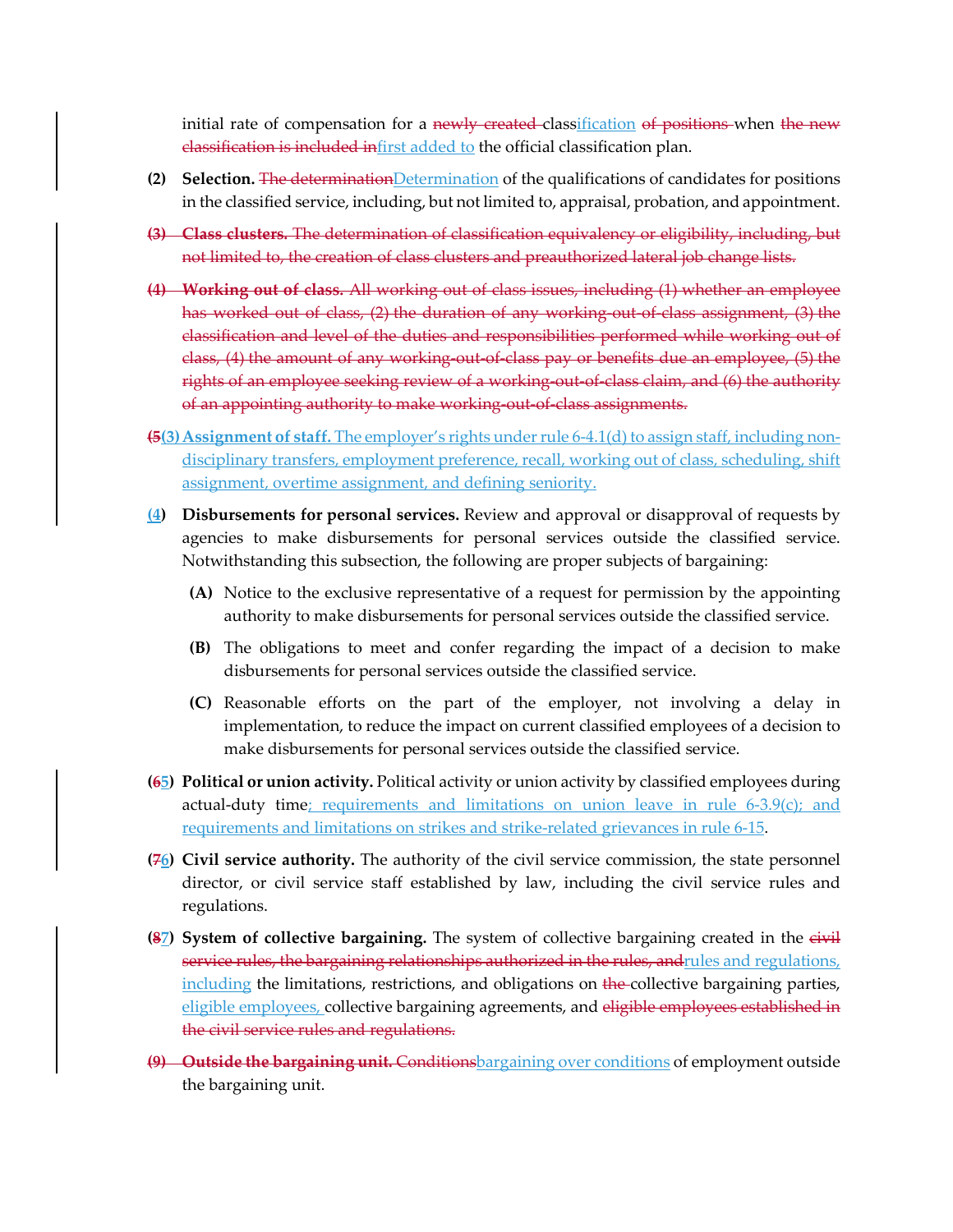- **(10) Patents and copyrights.(8) Specifically prohibited compensation issues.** Compensation related to patents and copyrights, performance pay, critical-position premium, and any other compensation issue specifically identified by rule or regulation as a prohibited subject of bargaining.
- **(11) Union leave.** The requirements and limitations on union leave in rule 6-3.**9**(c).
- **(12) Strikes.** The requirements and limitations on strikes and strike-related grievances.
- **(13) Excluded positions.** The requirements, limitations, and procedures regarding excluded positions in rule 6-6.4.
- **(149) Abolition or creation of positions.** TheAppointing authorities' constitutional authority of an appointing authority to create or abolish positions for reasons of administrative efficiency, the director's and commission's authority under rule 2-16 to assume positions, and employees' grievance and appeal rights of classified employees aggrieved by the abolition or creation of a position.
- **(15) Assumptions.** The determinations by the state personnel director or the civil service commission authorized in rule 2-16 [Assumptions], including, but not limited to, an assumption of a position, classification of an assumed position, initial appointment to an assumed position, initial treatment of an assumed employee, and initial pay and benefits of an assumed employee.

### **6-3.4 Modification after Approval**

A primary or secondary collective bargaining agreement approved by the civil service commission remains in effect between the parties during its approved term, unless otherwise amended by the commission during its term as provided in rules 6-3.5- $\Theta$ ; 6-3.8(c)., or 6-3.10. An amendment to an existing collective bargaining agreement is a quasi-legislative act.

\* \* \*

#### **6-3.9 Union Leave**

\* \* \*

**(c) Limitations and reporting requirements.** The grant of authority for union leave is expressly conditioned on compliance with the following:

- **(5)** The state employer shall report annually to the civil service commission on the state subsidy for union activities. The report must include the amount, type, and value of all state-paid union leave, administrative leave banks, administrative union officer leave, and any other arrangement by which an employee receives any compensation, benefit, or benefit accrual paid in whole or in part by the state for union activities.
- **(6)** The state employer or an appointing authority are prohibited from entering into any formal or informal written or unwritten agreements permitting classified employees to engage in union activities on actual-duty time or to-receive any compensation, benefit, or benefit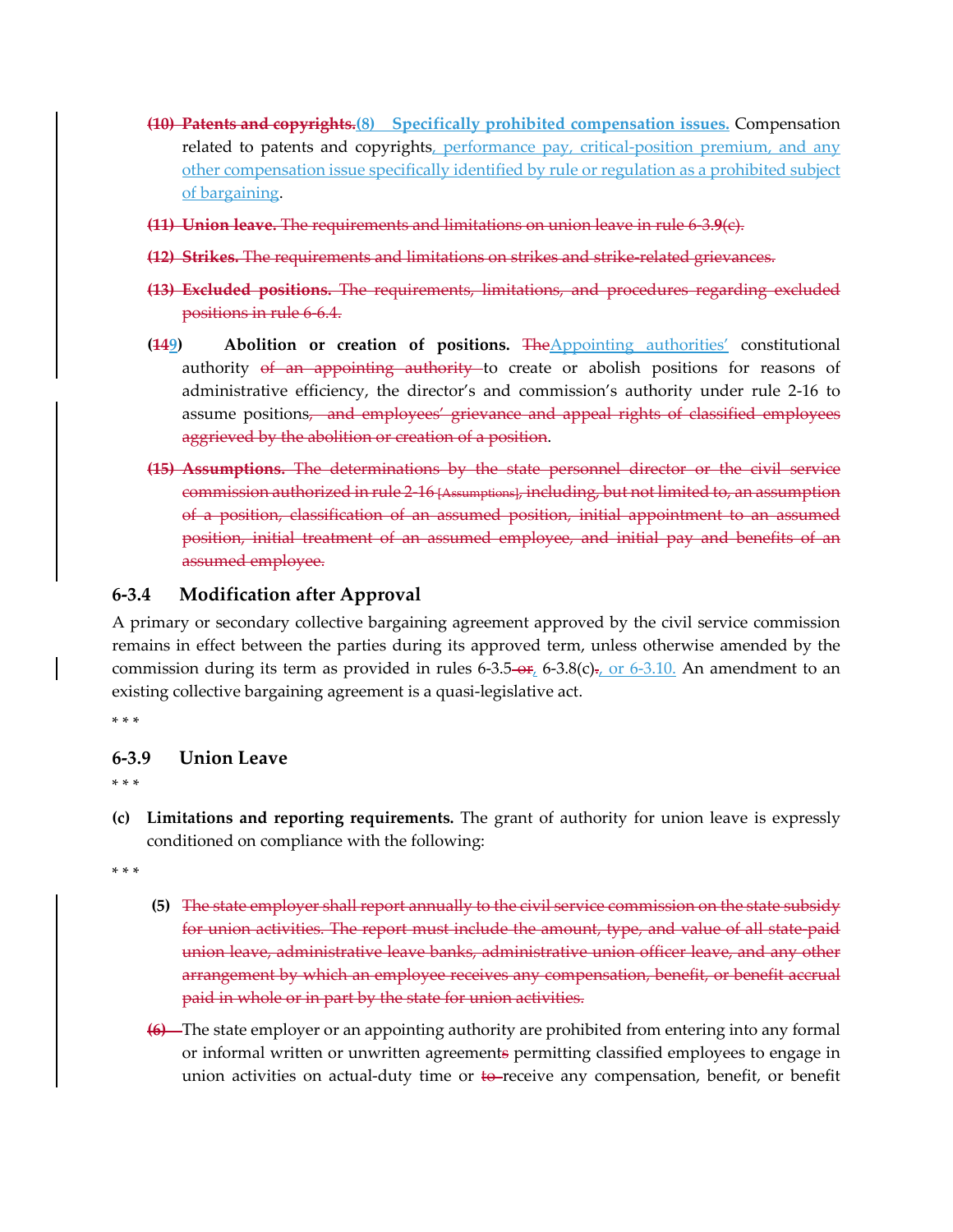accrual paid in whole or in part by the state for union activities, unless expressly included in a collective bargaining agreement approved by the civil service commission.

**(6)** Each labor organization that has been certified as exclusive representative for at least one recognized bargaining unit shall receive paid leave credits of 2,088 hours per fiscal year to allow a single officer to be absent fulltime for union activities. All other union leave is unpaid, but an exclusive representative may fully reimburse an agency for all associated employer payroll costs, including wages, taxes, benefits, and retirement contributions, to allow an employee to receive pay and benefits while on union leave as if in pay status.

### **6-3.10 Rules of General Applicability**

The commission retains authority to approve rules of general applicability during any collective bargaining agreement's term and to apply them immediately to all employees and parties notwithstanding any agreement provision. If a rule of general applicability is proposed, the director shall give the state employer and exclusive representatives written notice at least 14 days before the meeting when the rule is considered. The notice must state that the proposed rule, if approved, could apply immediately to employees covered by collective bargaining agreements. A rule of general applicability is immediately effective if a quorum of the commission approves the amendment.

# **6-4 Rights of Employer**

### **6-4.1 Management Rights**

The employer may determine or exercise the following without engaging in collective bargaining:

- **(a)** Matters of managerial policy.
- **(b)** Mission of the agency.
- **(c)** Budget.
- **(d)** The method, means, and personnel by which government operations are to be conducted, including organizational structure and the selection, direction, assignment, and transfer of employees.

**(e)** Organizational structure.

**(f(e)** Standards of service and maintenance of efficiency.

- **(g)** The right to select, direct, or assign, employees and to initiate lateral job changes.
- **(h(f)**The right to discipline employees for just cause.
- **(ig)** The right to relieve employees from duty and abolish positions for reasons of administrative efficiency including, for example, lack of work, lack of adequate funding, change in agency mission, or reorganization of the work force.
- **(jh)** In case of emergency, the right to take whatever action may be necessary to carry out the agency's mission.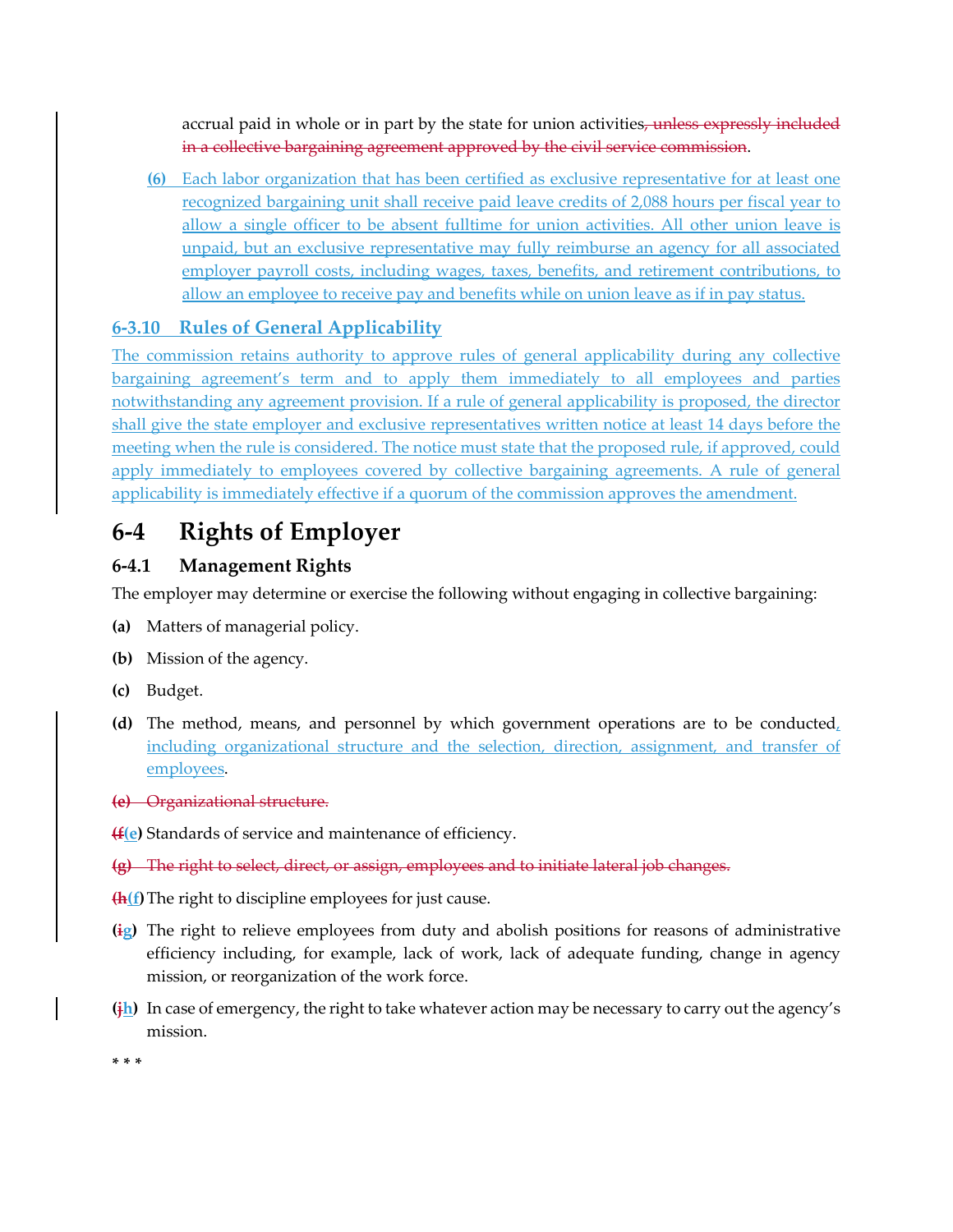# **6-7 Dues and Service Fees**

If agreed to in a collective bargaining agreement, the state may deduct the dues or service fee of a member of an exclusively represented bargaining unit through payroll deduction. Notwithstanding any contrary provision of a collective bargaining agreement,  $aAn$  appointing authority shall-cannot deduct membership dues or service fees unless the employee has filed a current voluntary written authorization. The director shall establish the exclusive process for employees to authorize or deauthorize deduction of dues or fees.

# **6-9 Negotiations and Impasse**

**\* \* \***

### **6-9.6 Negotiated Grievance Procedures**

\* \* \*

**(b) Jurisdictional limitations on arbitrators.**

**\* \* \***

- **(3)** None of theThe following disputes cancannot be adjudicated in a grievance procedure authorized in a collective bargaining agreement, but. They can only be adjudicated in a civil service forum under the exclusive procedures provided for in the eivil service-rules and regulations:
	- **(A)** A grievance by an employee who is aggrieved by thea position's abolition, or creation, or assumption.
	- **(B)** A grievance by an employee aggrieved by an arbitrary and capricious lateral job change resulting in substantial harm.
	- **(C)** A grievance by an employee aggrieved by the application of a position.employment preference or recall rights.
	- **(D)** A grievance by an employee aggrieved by the employer's exercise of any other of its rights to assign staff, including scheduling, shift assignment, overtime assignment, or seniority calculation.
	- **(BE)** A grievance by an employee disciplined or denied the use of sick or annual leave for striking.
	- **(C(F)** A grievance by an employee whose probationary appointment is rescinded.
	- **(G)** A complaint including, but not limited to, a grievance, technical appeal, or labor relations appeal, against the civil service commission or civil service staff.
	- **(DH)** A complaint including, but not limited to, a grievance, technical appeal, or labor relations appeal, arising out of or related to a prohibited subject of bargaining.
	- **(EI)** Any matter or dispute in which civil service rules or regulations provide an exclusive procedure or forum for the resolution of the matter or dispute.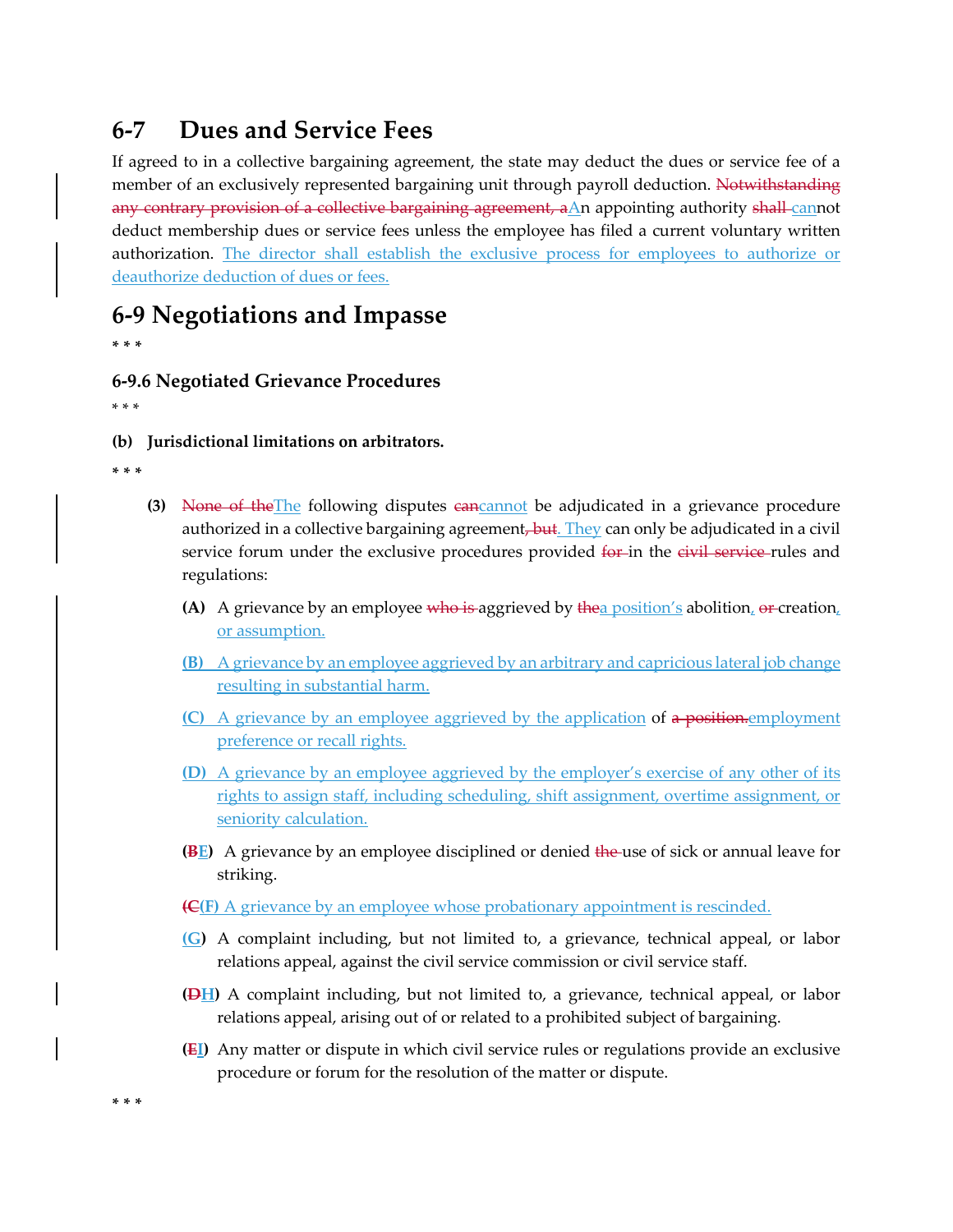# **Rules in Other Chapters**

## **2-5 Employment Preference**

**\* \* \***

### **2-5.5 Application of Employment Preference between Employees Covered by a Collective Bargaining Agreement and Employees not Covered by a Collective Bargaining Agreement**

### **2-5.5 Bumping Between Bargaining Units**

Application of employment preference between employees covered by a collective bargaining agreement and employees not covered by a collective bargaining agreement units is subject to the following additional conditions:

- **(a) Qualification.** An employee may only displace a less senior employee in a position for which qualified in a classification in which the employee has previously attained status.
- **(b) Application; exhaustion.** An employee not covered by a collective bargaining agreement must first exhaust all bumping rights to other positions held by employees not covered by a collective bargaining agreement. After exhausting all such rights, the employee not covered by a collective bargaining agreement may then bump into the position covered by a collective bargaining agreement that minimizes loss of  $pay<sub>r</sub>$  subject to the terms and conditions of the collective bargaining agreement. If . An employee covered by a collective bargaining agreement expressly provides for exclusively represented employees covered by the agreement to bump intomust first exhaust all bumping rights to other positions not covered by anthe agreement, they may do so only after. After exhausting all bumpingsuch rights-under, the agreement, andemployee may then bump into the position not covered by the collective bargaining agreement that minimizes loss of pay in accordance with this rule. When more than one employee covered by a collective bargaining agreement is eligible to bump into a position not covered by a collective bargaining agreement, the most senior employee receives bumping rights.
- **(c) Total continuous service.** Employment preference is determined by an employee's total continuous service.
- **(d) Limitation on seniority.** A collective bargaining agreement cannot prohibit an employee who accepts a supervisory position or any other employee who is not covered by a collective bargaining agreement from exercising employment preference into a position covered by the agreement. In such bumping situations, seniority earned outside the unit applies, except as limited by any collective bargaining agreement provisions in effect on January 23, 1983. This subsection only applies after the employee exhausts rights to displace other employees not covered by a collective bargaining agreement.
- **(e) Grievances.** A grievance based on the application and adverse effects of this rule is filed, processed, and resolved under the grievance procedure provisions that are applicable to the position into which the exercise of employment preference has occurred or is scheduled to occur. This rule does not preclude a nonexclusively represented employee from filing a standard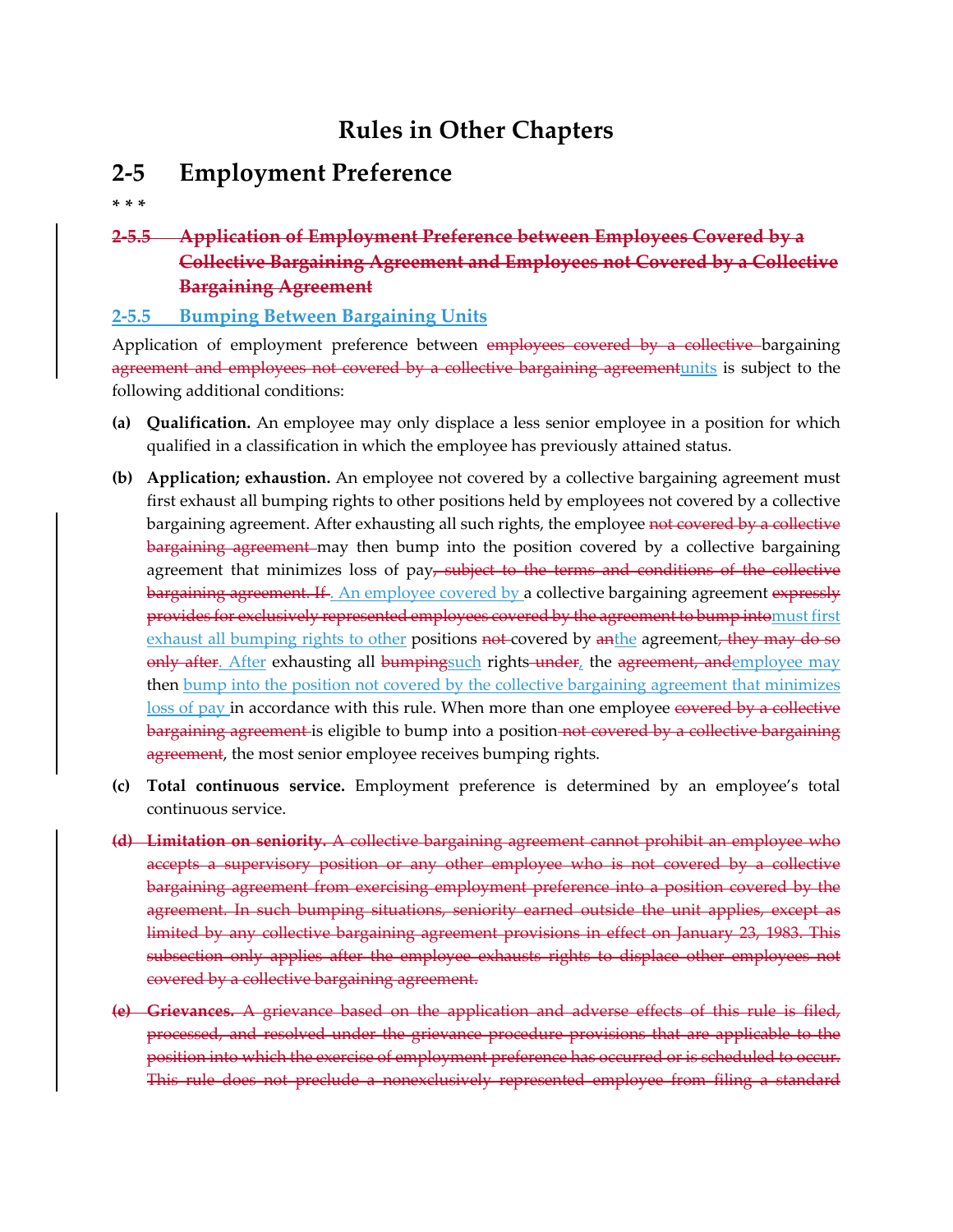grievance, even after bumping into an exclusively represented position, if the employee contends a denial of the right to displace another nonexclusively represented employee.

- **(d) Grievances.** An employee aggrieved by this rule's application may grieve as provided in rule 8- 1 and applicable regulations.
- **\* \* \***

# **2-16 Assumption into Classified Service**

**\* \* \***

### **2-16.7 Relation to Collective Bargaining**

All determinations and actions by the state personnel director or civil service commission under this rule, including, but not limited to, an assumption of a position, classification of an assumed position, initial appointment to an assumed position, initial treatment of an assumed employee, and initial pay and benefits of an assumed employee are prohibited subjects of bargaining and are not subject to the provisions of a collective bargaining agreement. However, if the director approves the transfer of seniority earned outside the classified service, the application of those seniority rights for purposes of reassignment, transfer, layoff, or recall within a unit is a mandatory subject of bargaining.

**\* \* \***

## **3-2 Applicant Pools and Recall Lists**

**\* \* \***

#### **3-2.3 Recall Lists**

An employee is eligible to be placed on a recall list only if the employee (1) gained status from an indefinite appointment and (2) is laid off, demoted, or otherwise displaced for reasons of administrative efficiency. Recall lists are not created or maintainedformaintained for statewide recall, or for classifications that are protected from the application of employment preference in rule 2-5 [Employment Preference] or applicable regulations.

**\* \* \***

## **3-4 Class Clusters**

(a) Approval of class clusters. If jointly requested by parties engaged in secondary negotiations, the The state employer may request that the state personnel director may approve a class cluster for use in an agency. The state personnel director has the discretion to approve, deny, or limit a request to create a class cluster. A decision by the state personnel director to approve, deny, or limit a request to create a class cluster is final and cannot be appealed.

(b) Class clusters for nonexclusively represented employees. An appointing authority may use an approved class cluster for authorized transactions involving nonexclusively represented employees as provided in the civil service rules and regulations. A director's decision about a class cluster is final and cannot be appealed.

**(c) Class clusters for exclusively represented employees.**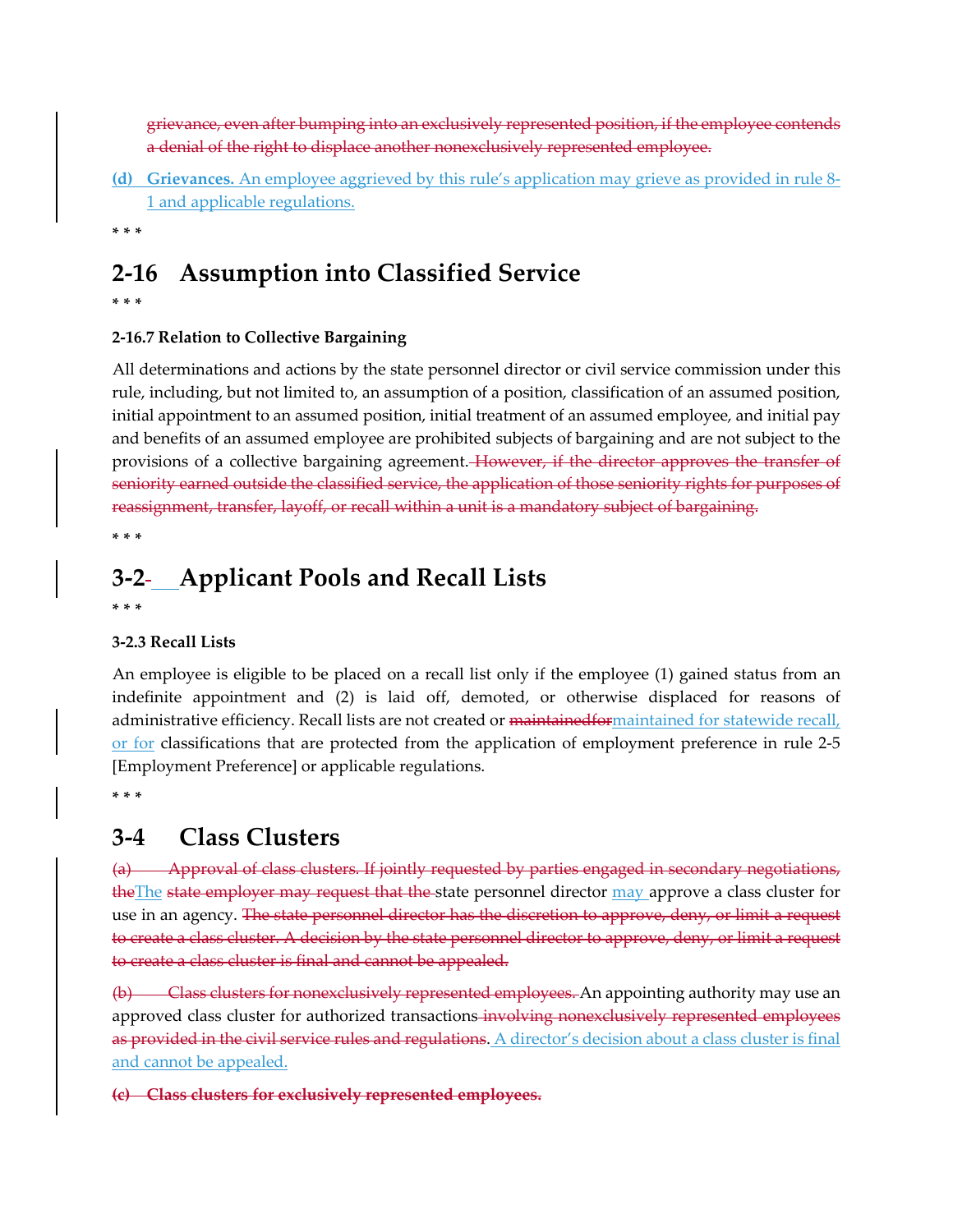#### **(1) Relation to collective bargaining.**

- **(A)** The creation of a class cluster is a classification and appointment issue and is a prohibited subject of bargaining. A class cluster cannot be created or included in a secondary collective bargaining agreement unless approved in advance by the state personnel director.
	- **(B)** After a class cluster has been approved by the state personnel director, the use of an approved class cluster for job changes, layoff, or recall is a mandatory subject of bargaining in secondary negotiations.
	- **(2) Use of class cluster.** An appointing authority may use the approved class cluster for job change, layoff, or recall transactions authorized in an approved secondary collective bargaining agreement.

# **3-5 Relation to Collective Bargaining**

An appointing authority shall make all appointments in accordance with the civil service rules and regulations, unless a provision in a collective bargaining agreement regarding reassignment, transfer, layoff, or recall permitted by rule 3-4 or rule 6-3 provides otherwise.

## **5-6 Additional Compensation: Miscellaneous**

\* \* \*

### **5-6.12 Critical-Position Premium**

- **(a) Designation.** An appointing authority may designate up to 2% of its filled non-exclusively represented positions as critical after providing the director written notice of and justification for the designation. The designation as critical or its removal cannot be grieved.
- **(b) Payments.** The critical-position premium is up to 20% of its occupant's biweekly base pay.
- **(c) Expiration.** The critical-position premium program ends December 31, 2018.

\* \* \*

## **8-3 Technical Complaints**

**\* \* \***

### **8-3.6 Exclusive Technical Appointment Reviews**

**(a) Exclusive proceeding.** The technical appointment review is the exclusive proceeding for any candidate or employee, including an exclusively represented employee, to bring a complaint that arises out of (1) the selection, appointment, or certification of a candidate for a position in the classified service or (2) the revocation of an appointment after a civil service audit. A candidate, employee, and appointing authority are prohibited from using either the civil service grievance process provided in rule 8-1 [Grievances] or a negotiated grievance process permitted by rule 6- 9.6 [Negotiated Grievance Procedures]. This exclusive procedure is not applicable when a collective bargaining agreement permitted in rule 3-5 [Relation to Collective Bargaining] authorizes a different procedure regarding a reassignment, transfer, layoff, or recall.